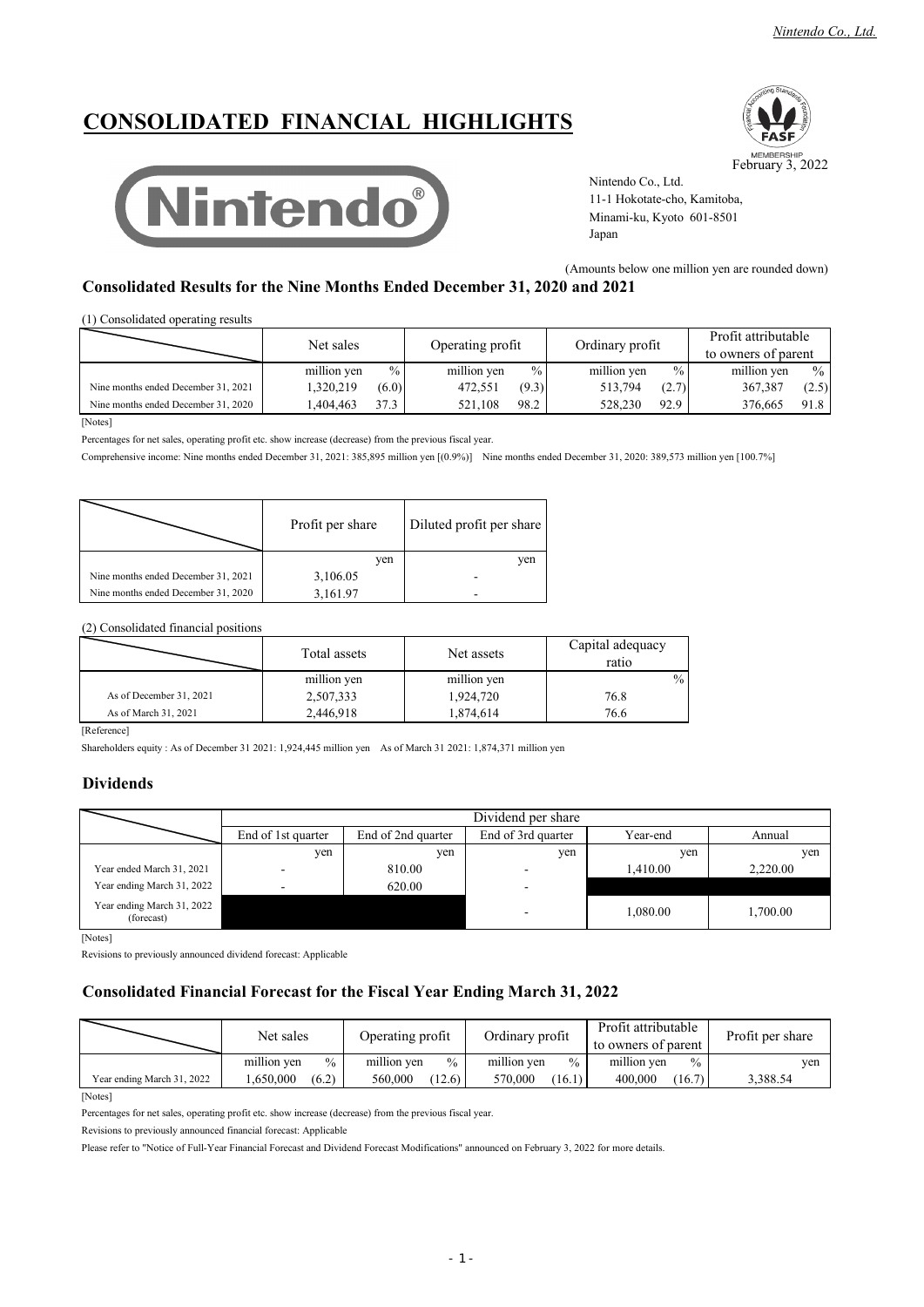## **Others**

| (1) Changes for important subsidiaries during the nine-month period ended December 31, 2021                                                                                     |                                                                          |                      | : Not applicable   |
|---------------------------------------------------------------------------------------------------------------------------------------------------------------------------------|--------------------------------------------------------------------------|----------------------|--------------------|
| (2) Application of peculiar methods for accounting procedures                                                                                                                   | : Applicable                                                             |                      |                    |
| (3) Changes in accounting procedures:<br>1) Related to accounting standard revisions etc.<br>2) Other changes<br>3) Changes in accounting estimates<br>4) Modified restatements | : Applicable<br>: Not applicable<br>: Not applicable<br>: Not applicable |                      |                    |
| (4) Outstanding shares (common shares)<br>1) Number of shares outstanding (including treasury shares)<br>As of Dec. 31, 2021:<br>2) Number of treasury shares                   | 129,869,000 shares                                                       | As of Mar. 31, 2021: | 131,669,000 shares |

As of Dec. 31, 2021: 12,546,769 shares As of Mar. 31, 2021: 12,546,233 shares 3) Average number of shares Nine months ended<br>119,291,420, 1<br>Nine months ended Dec. 31, 2021: 118,281,429 shares 118,281,429 shares 119,123,454 shares 119,123,454 hares

[Notes]

1. This earnings release report is not subject to quarterly review procedures by a certified public accountant or audit firm.<br>2. Forecasts announced by the Company (Nintendo Co., Ltd.) referred to above were prepared based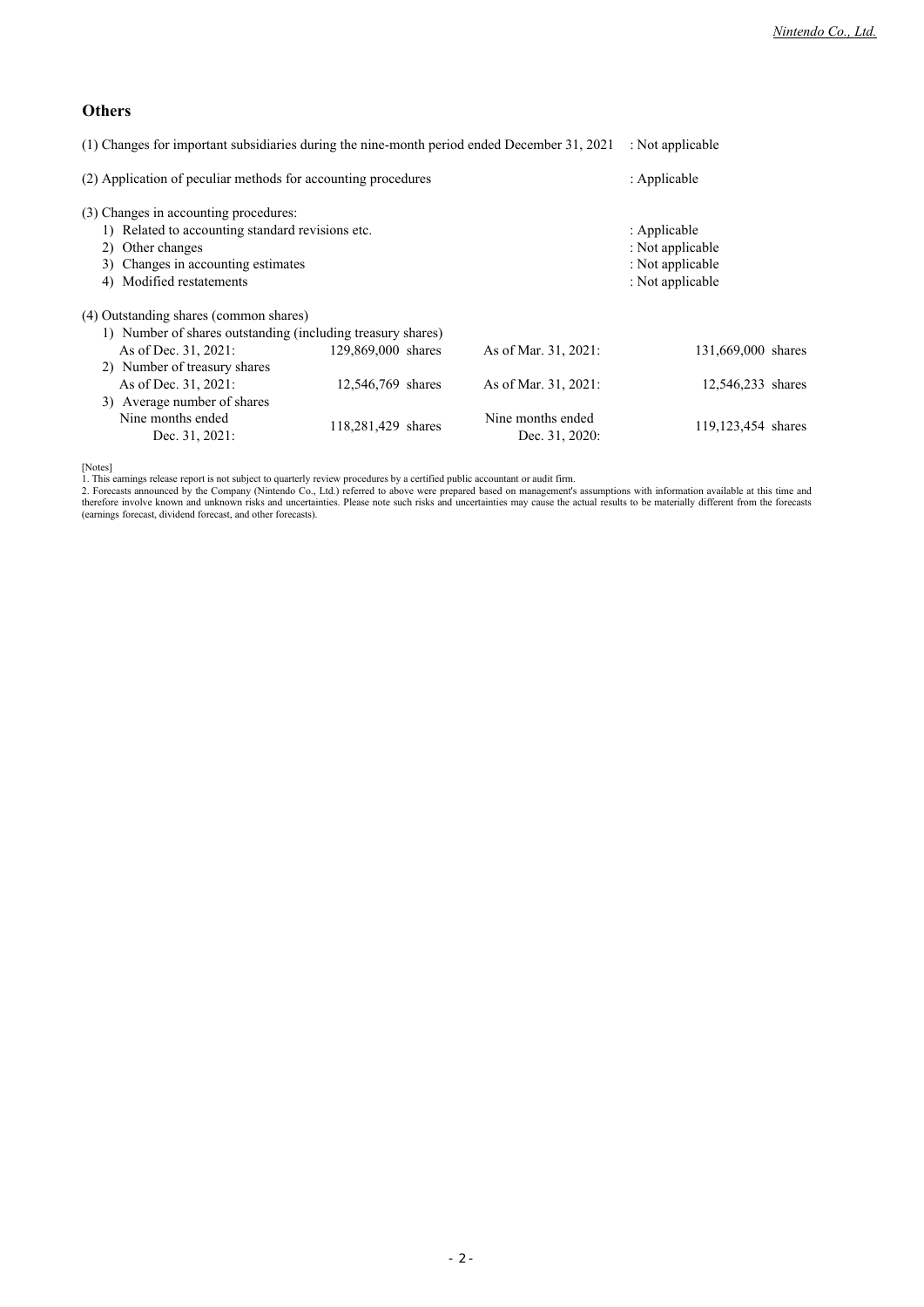#### **1. Consolidated Operating Results**

During the nine months ended December 31, 2021, in the Nintendo Switch business, Nintendo Switch – OLED Model launched in October and got off to a good start. Nintendo Switch and Nintendo Switch Lite also sustained sales momentum following the launch of Nintendo Switch – OLED Model, and all three models sold well while maintaining a good sales balance. Last fiscal year, the March 2020 release of *Animal Crossing: New Horizons* was a major driver of hardware sales, so compared to the same period of last year, the unit sales declined for hardware resulting in 18.95 million units (a decrease of 21.4% year-on-year). Looking at software, among titles released this fiscal year, *Pokémon Brilliant Diamond* and *Pokémon Shining Pearl* started out strong, with sales of 13.97 million units, *Mario Party Superstars* sold 5.43 million units, and *The Legend of Zelda: Skyward Sword HD* sold 3.85 million units respectively. Titles released in previous fiscal years also continued to sell well, with *Mario Kart 8 Deluxe* selling 7.96 million units (for cumulative sales of 43.35 million units) and *Animal Crossing: New Horizons* selling 4.99 million units (for cumulative sales of 37.62 million units). Sales of titles from other software publishers also continued to grow steadily, bringing the total number of million-seller titles during this period to 29, including titles from these other software publishers. Cumulative hardware sales have now grown beyond 100 million units, and as a result of continued good overall software sales that have leveraged this install base, software unit sales reached 179.29 million units (an increase of 1.8% year-on-year).

Turning to our digital business for dedicated video game platforms, downloadable versions of packaged software for Nintendo Switch sold steadily, as did download-only software and Nintendo Switch Online memberships, and digital sales for this fiscal year totaled 255.0 billion yen (a decrease of 0.4% year-on-year).

For the mobile business, many consumers continued to enjoy the released titles, and royalty income was stable, with the result that our mobile and IP related income totaled 39.8 billion yen (a decrease of 5.2% year-on-year).

As a result, net sales reached 1,320.2 billion yen, with overseas sales of 1,043.0 billion yen accounting for 79.0% of the total. Operating profit came to 472.5 billion yen, ordinary profit was 513.7 billion yen, and profit attributable to owners of parent totaled 367.3 billion yen.

### **2. Consolidated Financial Forecast**

For Nintendo Switch, we will continue to convey the appeal of the three models and work to further expand the install base. Regarding software, *Pokémon Legends: Arceus* was released in January, and we plan to follow that up with the release of *Kirby and the Forgotten Land* in March. There is also a robust variety of appealing titles from other software publishers scheduled for release, and we will work to strengthen sales through the combination of existing popular titles and a continuous stream of attractive new titles.

In regard to business risk, the extended impact of both COVID-19 and the global semiconductor shortage creates a state of continued uncertainty, with the possibility of future impact on production and shipping. While these and other unforeseen risks exist, we continue to take all necessary measures in conducting business.

We have revised the financial forecast published on November 4, 2021. For details, please see the Notice of Full-Year Financial Forecast and Dividend Forecast Modifications issued today (February 3, 2022).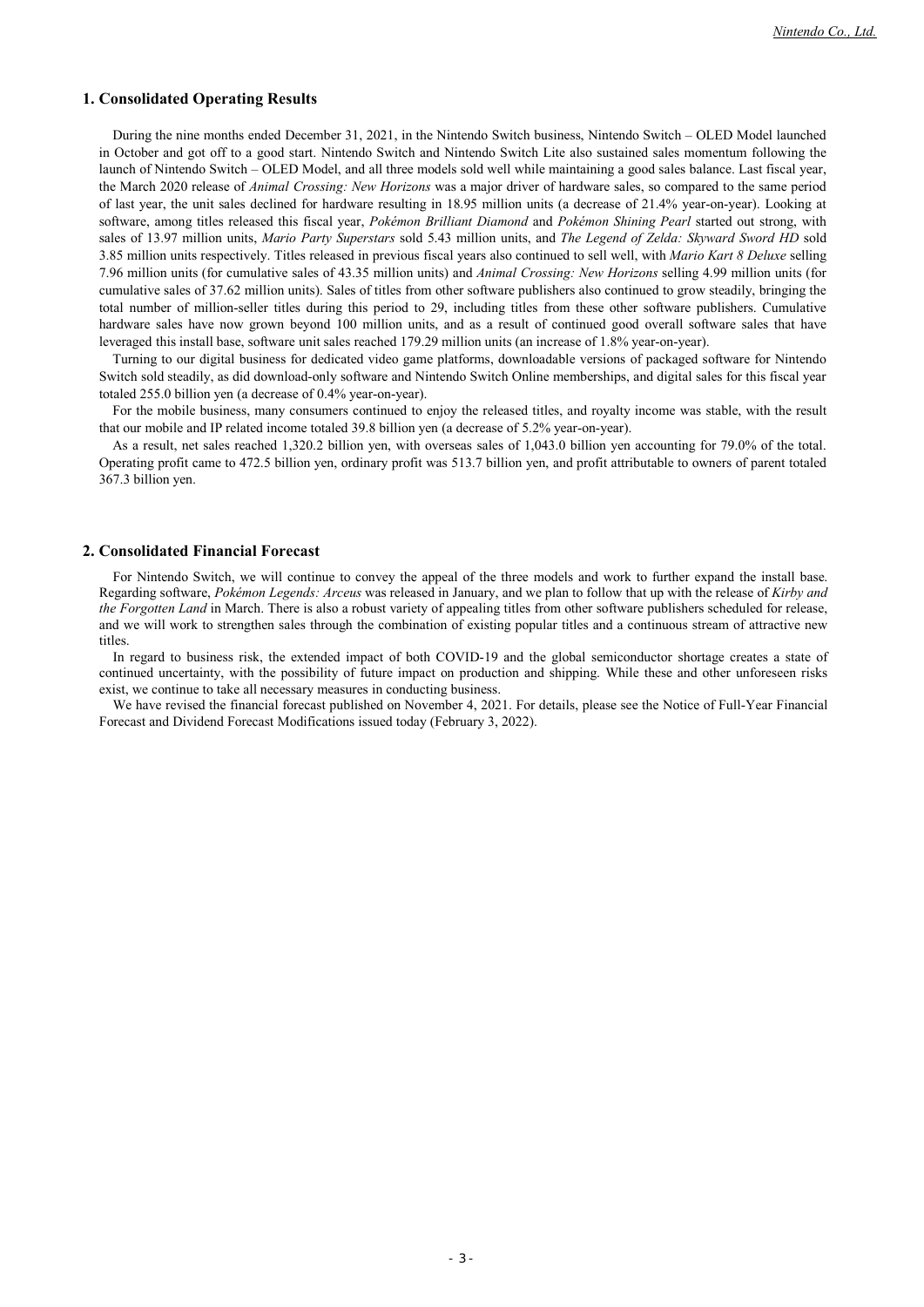### **3. Other Information**

(1) Application of peculiar methods for accounting procedures

#### (Calculation of tax expenses)

With respect to certain consolidated subsidiaries, corporate income tax amount is calculated by taking the amount of profit before income taxes through the nine-month period ended December 31, 2021 multiplied by reasonably estimated annual effective tax rate with the effects of deferred taxes reflected.

(2) Changes in accounting procedures related to accounting standard revisions, etc.

#### (Changes in accounting procedures)

(Application of the Accounting Standard for Revenue Recognition)

Effective at the beginning of the fiscal year ending March 31, 2022, Nintendo has adopted the Accounting Standard for Revenue Recognition (ASBJ Statement No. 29, March 31, 2020). Under this standard, revenue is recognized at the amount expected to be received for the goods or services and at the time control of the promised goods or services is transferred to the customer.

Under the new standard, if the seller is obligated to buy back goods included in paid-for transactions, those goods are no longer recognized as extinguished when they are paid for. As a result, at the end of the third quarter of this consolidated accounting period, inventories and other current liabilities increased by 36,925 million yen. These were previously recognized as the extinguishment of paid-for services.

The application of the Accounting Standard for Revenue Recognition is subject to the transitional treatment stipulated in paragraph 84, but because there is no cumulative impact on profit or loss, the balance of retained earnings at the beginning of the period has not been adjusted. The impact on the quarterly consolidated financial statements is immaterial.

(Application of the Accounting Standard for Fair Value Measurement)

Effective at the beginning of the fiscal year ending March 31, 2022, Nintendo has adopted the Accounting Standard for Fair Value Measurement (ASBJ Statement No. 30, July 4, 2019). Requirements of this accounting standard will be applied prospectively, subject to the transitional treatment stipulated in paragraph 19 of the standard as well as Article 44-2 of the Accounting Standards for Financial Instruments (ASBJ Statement 10, July 4, 2019). There is no impact on the quarterly consolidated financial statements.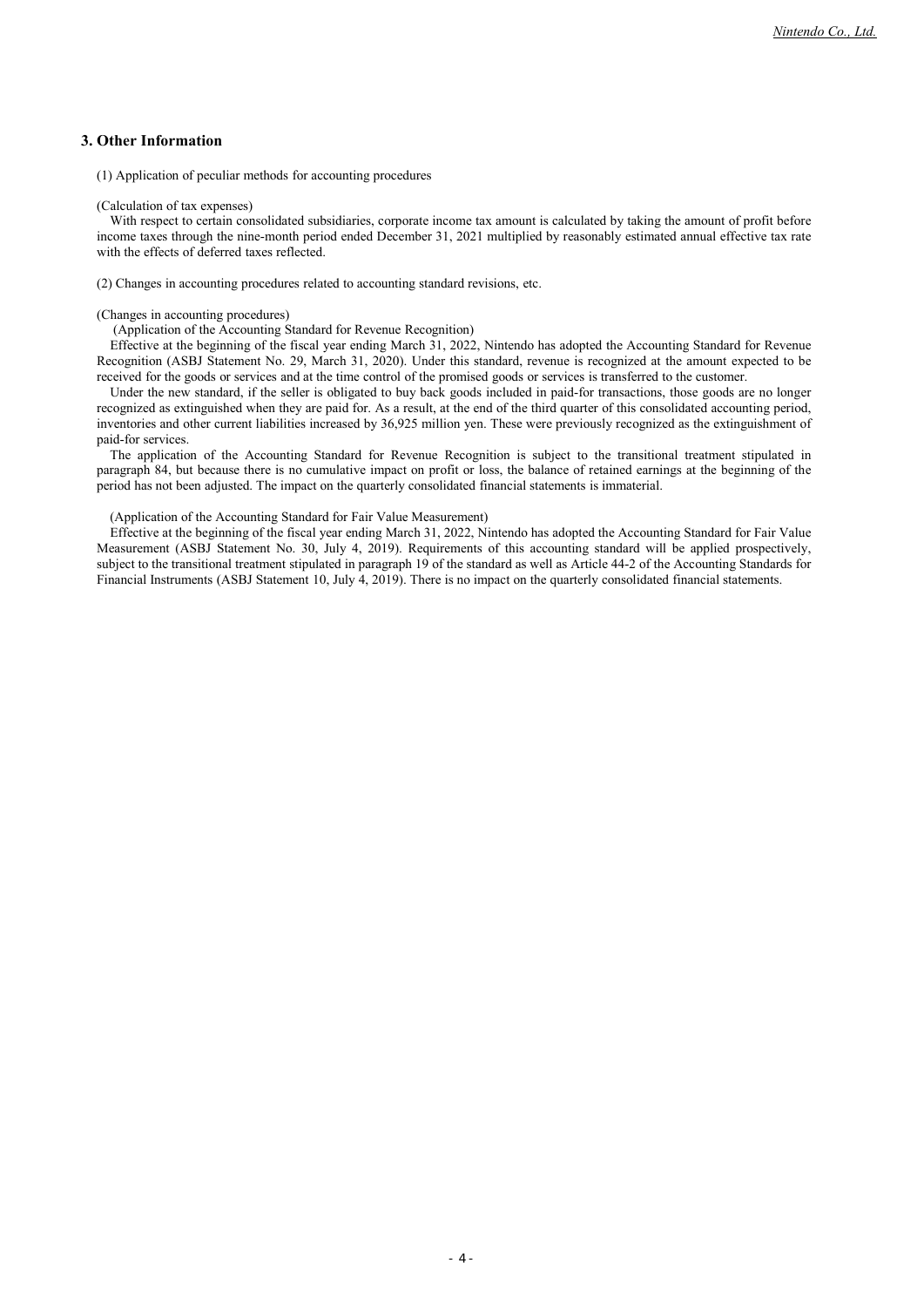## **4. Consolidated Balance Sheets**

| million yen                                           |                      |                         |  |  |
|-------------------------------------------------------|----------------------|-------------------------|--|--|
| Description                                           | As of March 31, 2021 | As of December 31, 2021 |  |  |
| (Assets)                                              |                      |                         |  |  |
| <b>Current assets</b>                                 |                      |                         |  |  |
| Cash and deposits                                     | 1,185,151            | 1,141,278               |  |  |
| Notes and accounts receivable-trade                   | 140,570              | 265,954                 |  |  |
| Securities                                            | 557,238              | 392,992                 |  |  |
| Inventories                                           | 86,817               | 169,256                 |  |  |
| Other                                                 | 50,692               | 63,743                  |  |  |
| Allowance for doubtful accounts                       | (94)                 | (173)                   |  |  |
| <b>Total current assets</b>                           | 2,020,375            | 2,033,051               |  |  |
| <b>Non-current assets</b>                             |                      |                         |  |  |
| Property, plant and equipment                         | 83,569               | 84,187                  |  |  |
| Intangible assets                                     | 14,922               | 16,172                  |  |  |
| Investments and other assets                          |                      |                         |  |  |
| Investment securities                                 | 214,832              | 260,675                 |  |  |
| Other                                                 | 113,219              | 113,246                 |  |  |
| Total investments and other assets                    | 328,051              | 373,921                 |  |  |
| <b>Total non-current assets</b>                       | 426,543              | 474,281                 |  |  |
| <b>Total assets</b>                                   | 2,446,918            | 2,507,333               |  |  |
| (Liabilities)                                         |                      |                         |  |  |
| <b>Current liabilities</b>                            |                      |                         |  |  |
| Notes and accounts payable-trade                      | 114,677              | 184,158                 |  |  |
| Provisions                                            | 5,227                | 2,105                   |  |  |
| Income taxes payable                                  | 157,307              | 43,380                  |  |  |
| Other                                                 | 249,119              | 303,143                 |  |  |
| <b>Total current liabilities</b>                      | 526,331              | 532,787                 |  |  |
| <b>Non-current liabilities</b>                        |                      |                         |  |  |
| Retirement benefit liability                          | 21,001               | 22,448                  |  |  |
| Other                                                 | 24,970               | 27,377                  |  |  |
| <b>Total non-current liabilities</b>                  | 45,972               | 49,825                  |  |  |
| <b>Total liabilities</b>                              | 572,304              | 582,613                 |  |  |
| (Net assets)                                          |                      |                         |  |  |
| Shareholders' equity                                  |                      |                         |  |  |
| Share capital                                         | 10,065               | 10,065                  |  |  |
| Capital surplus                                       | 15,043               | 15,041                  |  |  |
| Retained earnings                                     | 1,993,325            | 2,088,402               |  |  |
| Treasury shares                                       | (156, 851)           | (220, 329)              |  |  |
| Total shareholders' equity                            | 1,861,582            | 1,893,180               |  |  |
| Accumulated other comprehensive income                |                      |                         |  |  |
| Valuation difference on available-for-sale securities | 33,571               | 32,349                  |  |  |
| Foreign currency translation adjustment               | (20, 782)            | (1,084)                 |  |  |
| Total accumulated other comprehensive income          | 12,788               | 31,265                  |  |  |
| Non-controlling interests                             | 243                  | 274                     |  |  |
| <b>Total net assets</b>                               | 1,874,614            | 1,924,720               |  |  |
| <b>Total liabilities and net assets</b>               | 2,446,918            | 2,507,333               |  |  |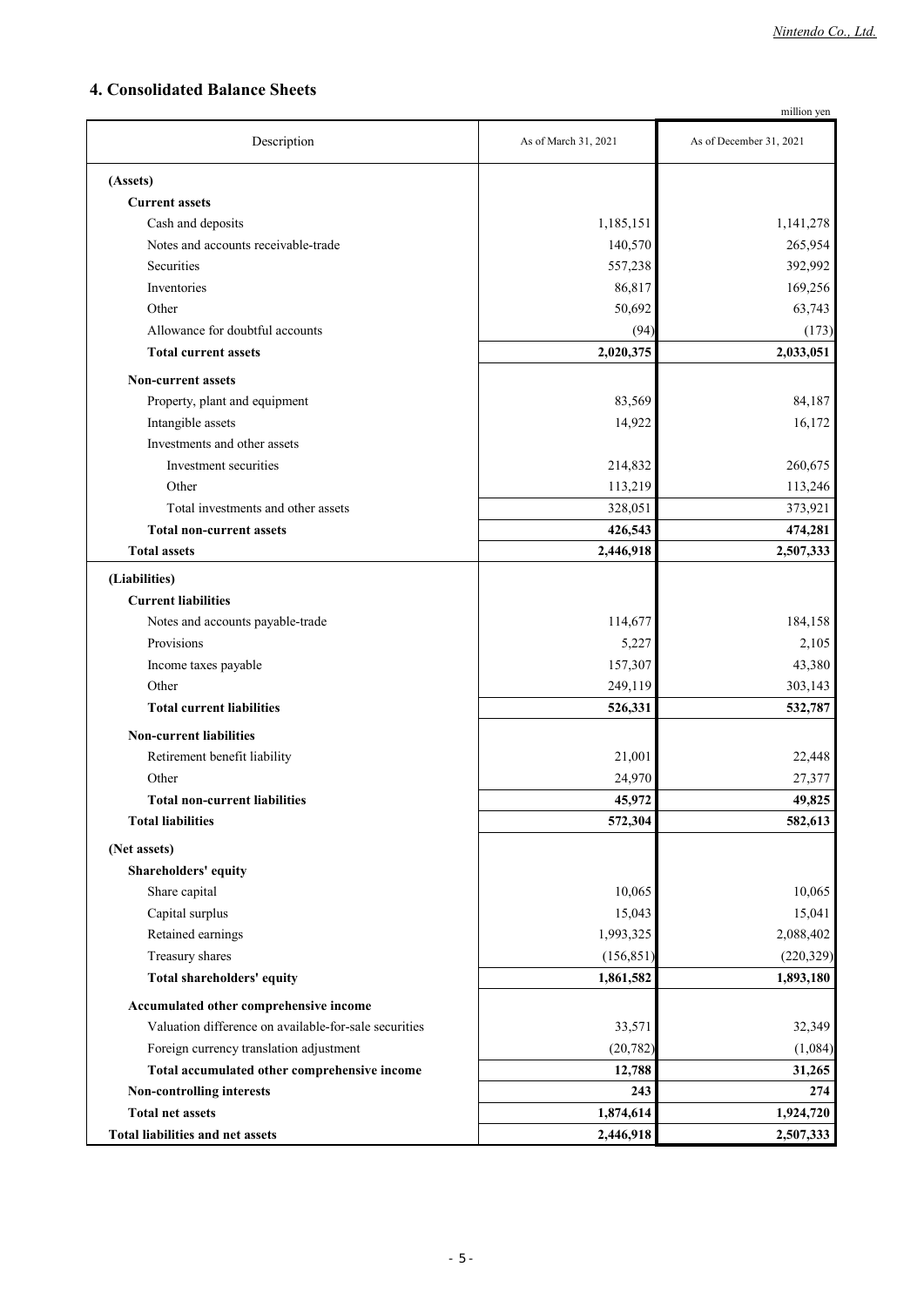## **5. Consolidated Statements of Income**

|                                                               |                                     | million yen                         |
|---------------------------------------------------------------|-------------------------------------|-------------------------------------|
| Description                                                   | Nine months ended December 31, 2020 | Nine months ended December 31, 2021 |
| Net sales                                                     | 1,404,463                           | 1,320,219                           |
| Cost of sales                                                 | 635,646                             | 586,187                             |
| <b>Gross profit</b>                                           | 768,816                             | 734,032                             |
| Selling, general and administrative expenses                  | 247,707                             | 261,480                             |
| <b>Operating profit</b>                                       | 521,108                             | 472,551                             |
| Non-operating income                                          |                                     |                                     |
| Interest income                                               | 4,940                               | 2,053                               |
| Share of profit of entities accounted for using equity method | 7,624                               | 19,497                              |
| Foreign exchange gains                                        |                                     | 16,883                              |
| Other                                                         | 3,113                               | 3,346                               |
| Total non-operating income                                    | 15,678                              | 41,781                              |
| Non-operating expenses                                        |                                     |                                     |
| Interest expenses                                             | 130                                 | 222                                 |
| Commission for purchase of treasury shares                    | $\mathbf{0}$                        | 250                                 |
| Foreign exchange losses                                       | 7,439                               |                                     |
| Other                                                         | 986                                 | 66                                  |
| Total non-operating expenses                                  | 8,556                               | 538                                 |
| Ordinary profit                                               | 528,230                             | 513,794                             |
| Extraordinary income                                          |                                     |                                     |
| Gain on sale of non-current assets                            | 2,516                               |                                     |
| Gain on sale of investment securities                         | 40                                  |                                     |
| Settlement received                                           |                                     | 3,300                               |
| Total extraordinary income                                    | 2,556                               | 3,300                               |
| <b>Extraordinary losses</b>                                   |                                     |                                     |
| Loss on disposal of non-current assets                        | 178                                 | 35                                  |
| Total extraordinary losses                                    | 178                                 | 35                                  |
| <b>Profit before income taxes</b>                             | 530,608                             | 517,059                             |
| Income taxes                                                  | 153,903                             | 149,640                             |
| Profit                                                        | 376,705                             | 367,418                             |
| Profit attributable to non-controlling interests              | 40                                  | 31                                  |
| Profit attributable to owners of parent                       | 376,665                             | 367,387                             |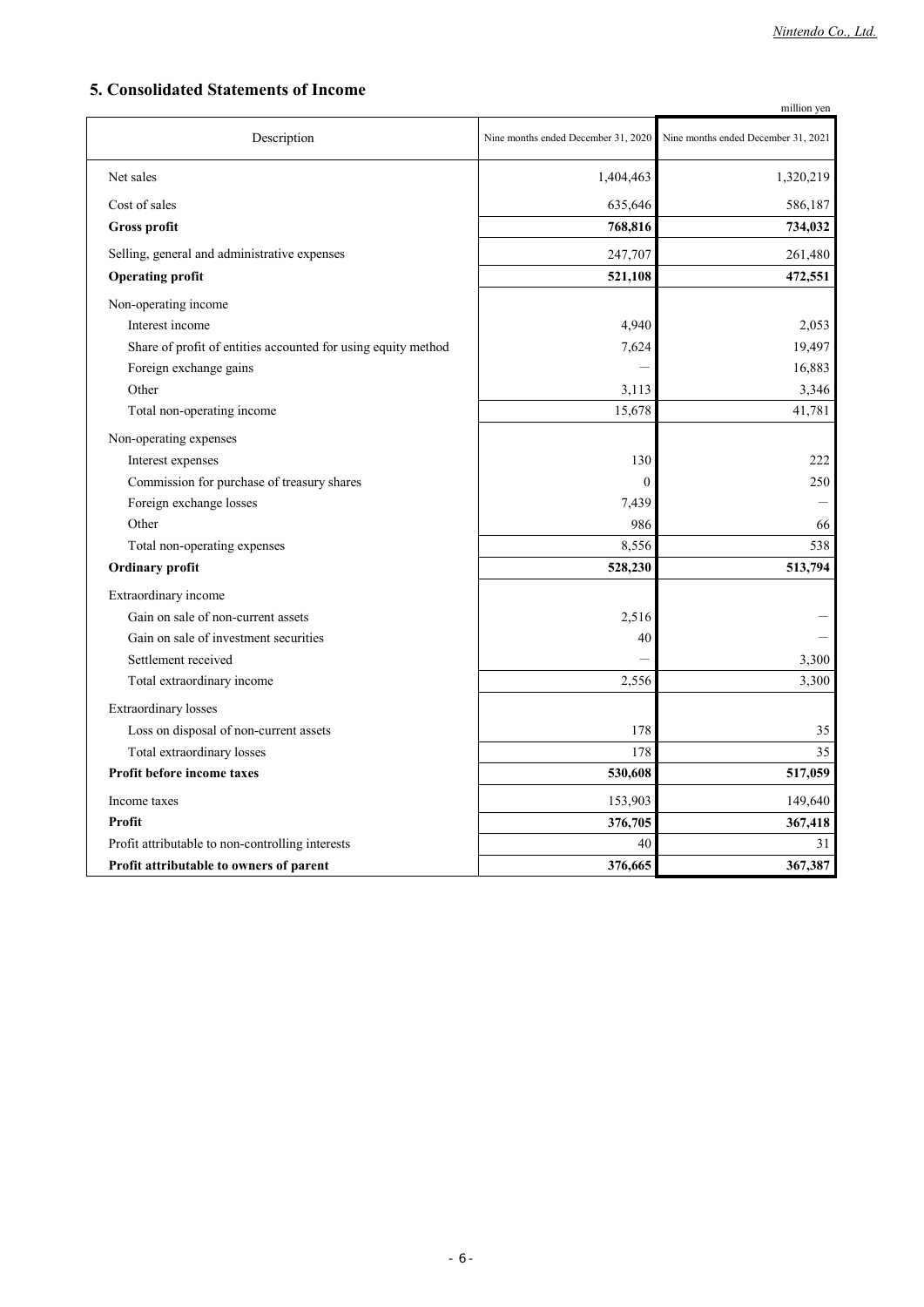## **6. Consolidated Statements of Comprehensive Income**

|                                                                                      |                                     | million yen                         |
|--------------------------------------------------------------------------------------|-------------------------------------|-------------------------------------|
| Description                                                                          | Nine months ended December 31, 2020 | Nine months ended December 31, 2021 |
| Profit                                                                               | 376,705                             | 367,418                             |
| Other comprehensive income                                                           |                                     |                                     |
| Valuation difference on available-for-sale securities                                | 20,232                              | (1,265)                             |
| Foreign currency translation adjustment                                              | (6,347)                             | 17,434                              |
| Share of other comprehensive income of entities<br>accounted for using equity method | (1,017)                             | 2,307                               |
| Total other comprehensive income                                                     | 12,867                              | 18,476                              |
| <b>Comprehensive income</b>                                                          | 389,573                             | 385,895                             |
| (Comprehensive income attributable to)                                               |                                     |                                     |
| Comprehensive income attributable to owners of parent                                | 389,532                             | 385,864                             |
| Comprehensive income attributable to non-controlling interests                       | 40                                  | 31                                  |

## **7. Notes Pertaining to Consolidated Financial Statements**

Significant changes in shareholders' equity

The Company acquired 1,800,000 shares of its treasury shares based on a resolution of the Board of Directors on August 5, 2021. For the nine months ended December 31, 2021, treasury shares increased by 95,055 million yen. In addition, we cancelled 1,800,000 shares of treasury shares on September 16, 2021. As a result, other capital surplus decreased by 1 million yen, retained earnings decreased by 31,607 million yen and treasury shares decreased by 31,608 million yen for the nine months ended December 31, 2021.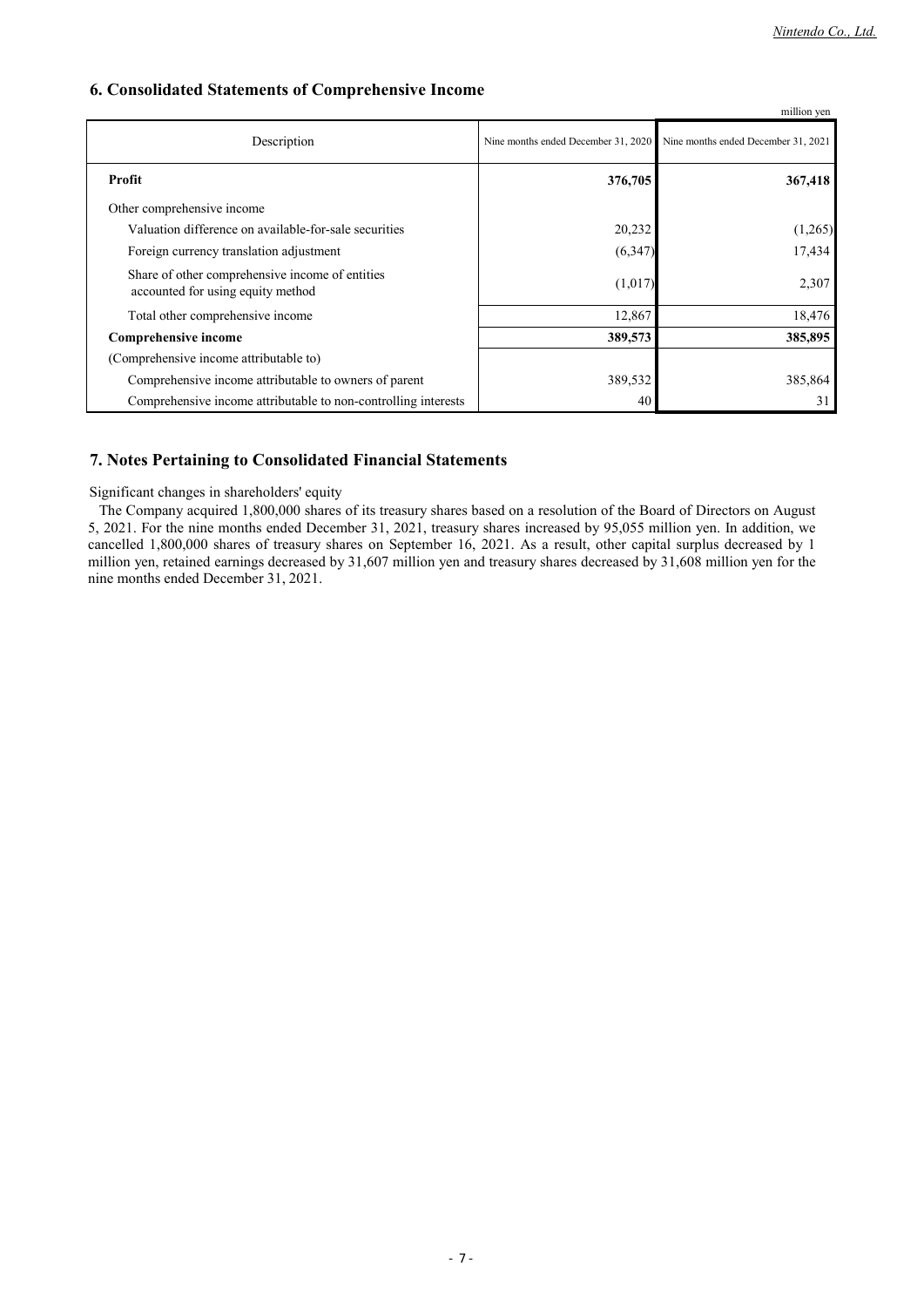## **8. Others**

| (1) Consolidated sales information     |                                        |         |              |          |         | million yen |
|----------------------------------------|----------------------------------------|---------|--------------|----------|---------|-------------|
|                                        |                                        | Japan   | The Americas | Europe   | Other   | Total       |
|                                        | Dedicated video game platform          | 261,557 | 544,009      | 346,056  | 126,595 | 1,278,219   |
|                                        | of which Nintendo Switch platform (*1) | 251,092 | 534,391      | 341,045  | 123,951 | 1,250,479   |
| Nine months ended<br>December 31, 2021 | of which the others $(*2)$             | 10,465  | 9,618        | 5,011    | 2,644   | 27,739      |
|                                        | Mobile, IP related income, etc. (*3)   | 14,210  | 20,353       | 3,493    | 1,768   | 39,825      |
|                                        | Playing cards, etc.                    | 1.404   | 767          |          | 2       | 2,175       |
|                                        | Total                                  | 277,173 | 565,130      | 349,549  | 128,366 | 1,320,219   |
|                                        |                                        |         |              |          |         |             |
|                                        |                                        | Japan   | The Americas | Europe   | Other   | Total       |
|                                        | Dedicated video game platform          | 296,628 | 557,621      | 356,238  | 150,585 | 1,361,073   |
|                                        | of which Nintendo Switch platform (*1) | 287,196 | 548,562      | 350,426  | 149,097 | 1,335,282   |
| Nine months ended<br>December 31, 2020 | of which the others $(*2)$             | 9,432   | 9,059        | 5,812    | 1,487   | 25,791      |
|                                        | Mobile, IP related income, etc. (*3)   | 16,680  | 19,595       | 3,928    | 1,807   | 42,011      |
|                                        | Playing cards, etc.                    | 1,267   | 105          | $\theta$ | 5       | 1,378       |
|                                        | Total                                  | 314,576 | 577,322      | 360,166  | 152,398 | 1,404,463   |

[Note] Digital sales in dedicated video game platform (\*4):

Nine months ended December 31, 2021: 255.0 billion yen Nine months ended December 31, 2020: 256.0 billion yen

\*1. Nintendo Switch platform includes hardware, software (including downloadable versions of packaged software, download-only software, add-on content and Nintendo Switch Online) and accessories.

\*2. Includes platforms other than Nintendo Switch and also amiibo.

\*3. Includes income from smart-device content and royalty income.

\*4. Includes downloadable versions of packaged software, download-only software, add-on content and Nintendo Switch Online.

| (2) Other consolidated information |  |
|------------------------------------|--|
|------------------------------------|--|

| (2) Other consolidated information            |                                   |                   |                   | million yen                |
|-----------------------------------------------|-----------------------------------|-------------------|-------------------|----------------------------|
|                                               |                                   | Nine months ended | Nine months ended | Year ending March 31, 2022 |
|                                               |                                   | December 31, 2020 | December 31, 2021 | (Forecast)                 |
| Depreciation of property, plant and equipment |                                   | 4.084             | 4.441             | 6.000                      |
|                                               | Research and development expenses |                   | 68,969            | 95,000                     |
| Advertising expenses                          |                                   | 64,876            | 75,159            | 95,000                     |
| Average exchange rates                        | $1$ USD =                         | $106.04$ yen      | 111.06 yen        | $110.79$ yen               |
|                                               | $1 \text{ Euro} =$                | 122.35 yen        | 130.54 yen        | 129.15 yen                 |
|                                               |                                   |                   |                   |                            |
| Consolidated net sales in U.S. dollars        |                                   | 5.2 billion       | 4.9 billion       |                            |
| Consolidated net sales in Euros               |                                   | 2.8 billion       | 2.6 billion       |                            |
| Non-consolidated purchases in U.S. dollars    |                                   | 4.6 billion       | 4.6 billion       |                            |

| (3) Balance of major assets and liabilities in foreign currencies (non-consolidated) | million U.S. dollars/Euros |
|--------------------------------------------------------------------------------------|----------------------------|
|--------------------------------------------------------------------------------------|----------------------------|

|            |                              | As of March 31, 2021 |                        | As of December 31, 2021 |                        | As of March 31, 2022      |  |
|------------|------------------------------|----------------------|------------------------|-------------------------|------------------------|---------------------------|--|
|            |                              | Balance              | Exchange rate          | Balance                 | Exchange rate          | Estimated exchange rate   |  |
| <b>USD</b> | Cash and deposits            | 3,575                |                        | 3,535                   | $1$ USD=<br>115.09 yen | $1$ USD $=$<br>110.00 yen |  |
|            | Accounts receivable-trade    | 769                  | l USD=<br>$110.70$ yen | 1,299                   |                        |                           |  |
|            | Accounts payable-trade       | 555                  |                        | 983                     |                        |                           |  |
| Euro       | Cash and deposits            | 423                  | Euro=<br>129.82 yen    | 501                     | Euro=                  | 1 Euro=                   |  |
|            | Accounts receivable-trade    | 522                  |                        | 954                     | 130.55 yen             | 125.00 yen                |  |
|            | Borrowings from subsidiaries | 375                  |                        | 325                     |                        |                           |  |